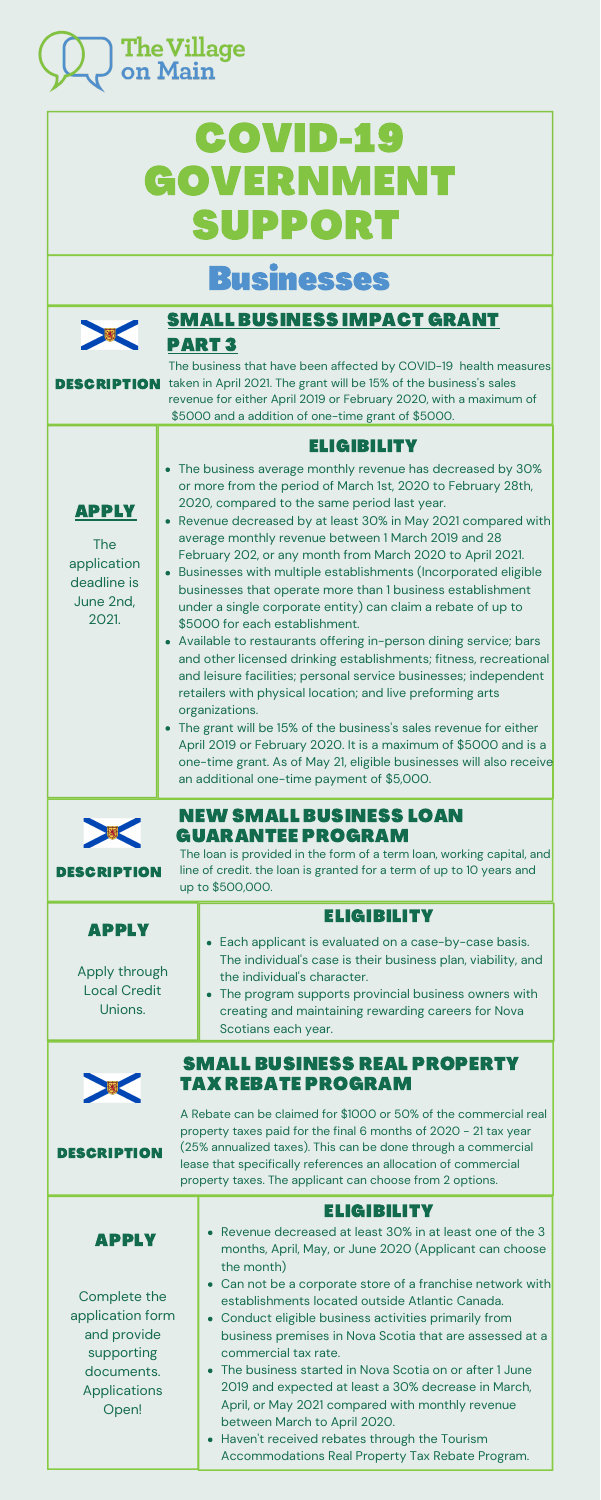

|                                                                                                                                                                                                                                                                                                                                                                | <b>TOURISM ACCOMMODATIONS</b><br><b>REAL PROPERTY TAX REBATE</b><br><b>PROGRAM - PART 2</b>                                                                                                                                                                                                                                                                                                                                                                                                                                                                   |  |  |  |
|----------------------------------------------------------------------------------------------------------------------------------------------------------------------------------------------------------------------------------------------------------------------------------------------------------------------------------------------------------------|---------------------------------------------------------------------------------------------------------------------------------------------------------------------------------------------------------------------------------------------------------------------------------------------------------------------------------------------------------------------------------------------------------------------------------------------------------------------------------------------------------------------------------------------------------------|--|--|--|
| <b>DESCRIPTION</b>                                                                                                                                                                                                                                                                                                                                             | The rebate gives a one-time, 50% rebate on the first 6 months of<br>eligible tourism property accommodation operators commercial<br>property taxes paid for 2021 - 2022.                                                                                                                                                                                                                                                                                                                                                                                      |  |  |  |
|                                                                                                                                                                                                                                                                                                                                                                | <b>ELIGIBILITY</b>                                                                                                                                                                                                                                                                                                                                                                                                                                                                                                                                            |  |  |  |
| <b>APPLY</b><br><b>Application form</b><br>and supporting<br>documents<br>required.<br>The program is<br>open throughout<br>the year.                                                                                                                                                                                                                          | • The operator must have a qualified roofed<br>accommodation, it could either be owned by the<br>operator or, is leased to the operator under a lease that<br>requires the operator to pay the real property taxes.<br>• From April 1st, 2020 to October 2020, the operator has<br>incurred a year-over-year revenue loss for room<br>accommodation revenue of at least 30% compared to<br>the same period in the previous year.<br>• Accommodation should have 5 or more rooms available<br>for rent to the public.<br>Be assessed as a commercial property. |  |  |  |
| <b>CANADA EMERGENCY BUSINESS</b><br><b>ACCOUNT (CEBA)</b><br>Is a loan offered to small businesses and not-for-profit<br>organizations who have faced a reduction in revenue due to<br><b>DESCRIPTION</b><br>COVID-19. The not-for-profit and small business could apply for an<br>additional \$20,000 CEBA loan, on top of the \$40,000 already<br>available. |                                                                                                                                                                                                                                                                                                                                                                                                                                                                                                                                                               |  |  |  |
| APPLY                                                                                                                                                                                                                                                                                                                                                          | ELIGIBILITY                                                                                                                                                                                                                                                                                                                                                                                                                                                                                                                                                   |  |  |  |
| <b>Apply through Banks</b><br>and credit unions.<br><b>Applications Open!</b>                                                                                                                                                                                                                                                                                  | Businesses, not-for-profit organizations                                                                                                                                                                                                                                                                                                                                                                                                                                                                                                                      |  |  |  |
| <b>CANADA EMERGENCY RENT</b><br><b>SUBSIDY (CERS)</b>                                                                                                                                                                                                                                                                                                          |                                                                                                                                                                                                                                                                                                                                                                                                                                                                                                                                                               |  |  |  |

A subsidy for rent and mortgage amounting up to 65% of eligible

expenses.

DESCRIPTION

#### [APPLY](https://www.canada.ca/en/revenue-agency/services/subsidy/emergency-rent-subsidy.html)

Application opened from May 20th, 2021

#### [ELIGIBILITY](https://www.canada.ca/en/revenue-agency/services/subsidy/emergency-rent-subsidy.html)

- Businesses, charities ,and not-for-profit organizations.
- For each claim period, expenses up to the following can be claimed:
- \$75,000 per business location (base and topup) 1.
- \$300,000 in total for all locations (including any amounts claimed by affiliated entities) 2.
- the following expense criteria needs to be meet:
	- 1. Only amounts paid or payable to an arm's length party.
	- 2. Expense must be in respect of the claim period.
- Expense must be paid or payable under written 3. agreement entered into before October 9, 2020.
- Expense of rent, based on % of sales, profit or similar criteria. other expense related to rent include property insurance, utilities and common area maintenance (all these under operating expenses)
- If the qualifying property is owned, the following are the eligible expenses:
- 1. Property and similar taxes school taxes and municipal taxes (if part of property tax assessment)
- 2. Property insurance
- Interest on commercial mortgages for the purpose 3. of purchasing real property.
- Mortgage amount can't exceed the lesser of, lowest 4.total principle amount secured by one or more mortgages on property at any time or after acquired and the cost of the property.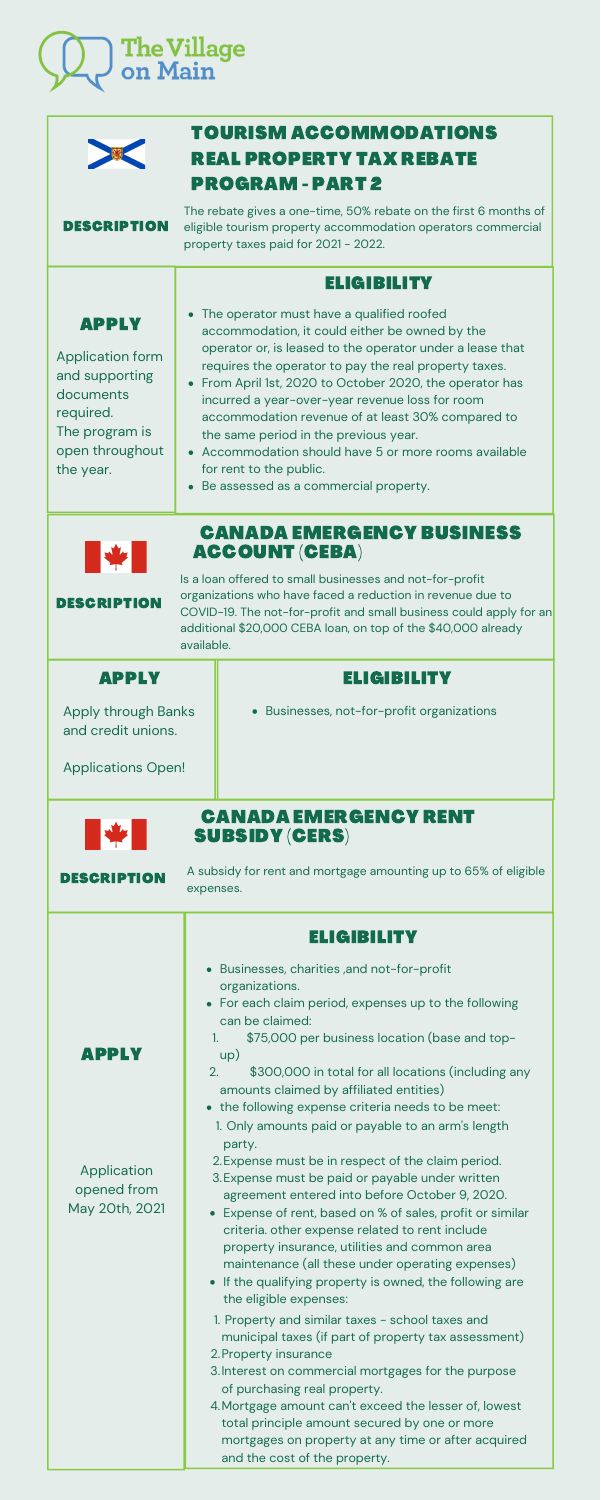| <b>Applications</b><br>open on 26th<br>May 2021                                                                                                                                                                                                                                                                           | business.<br>Do not have any default of any financial obligations,<br>administrative and court orders with the government of<br>Nova Scotia.<br>• These employee are: who are waiting to get COVID-19 lab<br>test, getting a COVID-19 lab test, self-isolated while waiting<br>for test results and getting vaccinated. |                                                                                            |  |  |
|---------------------------------------------------------------------------------------------------------------------------------------------------------------------------------------------------------------------------------------------------------------------------------------------------------------------------|-------------------------------------------------------------------------------------------------------------------------------------------------------------------------------------------------------------------------------------------------------------------------------------------------------------------------|--------------------------------------------------------------------------------------------|--|--|
| <b>CANADA EMERGENCY WAGE</b><br><b>IX</b><br><b>SUBSIDY (CEWS)</b><br>For employers who have faced reduced revenue due to COVID-19.<br>This is designed to cover part of employee wages, enable them to<br><b>DESCRIPTION</b><br>re-hire workers, help prevent further job losses and get back into<br>normal operations. |                                                                                                                                                                                                                                                                                                                         |                                                                                            |  |  |
| <b>APPLY</b><br>The application opens on May<br>20th, 2021.                                                                                                                                                                                                                                                               |                                                                                                                                                                                                                                                                                                                         | <b>ELIGIBILITY</b><br>Businesses, Self-employed, employers, not-<br>for-profit, charities. |  |  |
| <b>Students</b>                                                                                                                                                                                                                                                                                                           |                                                                                                                                                                                                                                                                                                                         |                                                                                            |  |  |
| <b>STUDENT ASSISTANCE - COVID-19</b><br><b>SUPPORT GRANT</b>                                                                                                                                                                                                                                                              |                                                                                                                                                                                                                                                                                                                         |                                                                                            |  |  |
| It is a one-time grant for students amounting to \$750 grant. The<br>grant is meant to help students cover lost earnings and other<br><b>DESCRIPTION</b><br>unexpected costs related to their studies.                                                                                                                    |                                                                                                                                                                                                                                                                                                                         |                                                                                            |  |  |

Self-employed people, earning primary income from their business.

| The Village<br>on Main |
|------------------------|
|                        |

| <b>ANTISER</b>                 | <b>HIGHLY AFFECTED SECTORS</b><br><b>CREDIT AVAILABILITY PROGRAM</b><br>(HASCAP)                                                                                                                                                                                                                                                                                                                                                 |
|--------------------------------|----------------------------------------------------------------------------------------------------------------------------------------------------------------------------------------------------------------------------------------------------------------------------------------------------------------------------------------------------------------------------------------------------------------------------------|
| <b>DESCRIPTION</b>             | Business that were heavily impacted by COVID-19. Access<br>guaranteed, low-interest loans of \$25,000 to \$1 million for cove<br>operating cash flow needs.                                                                                                                                                                                                                                                                      |
| APPLY                          | EL GIBILITY<br>• The business is Canada based.                                                                                                                                                                                                                                                                                                                                                                                   |
| Apply until June<br>30th, 2021 | The business must have been financial stable and viable before<br>the pandemic.<br>The business that operates in sectors such as, tourism and<br>hospitality, restaurants and business providing in-person<br>services.<br>Business that did qualify for CEWS and CERS, automatically<br>qualify. But the ones that don't qualify for CEWS and CERS, but<br>meet requirements of HASCAP need to provide financial<br>statements. |
|                                | <b>Employers</b>                                                                                                                                                                                                                                                                                                                                                                                                                 |
| <b>DESCRIPTION</b>             | PAID SICK LEAVE PROGRAM<br>Businesses may apply for compensation for an employee's salary<br>when an employee needs to take time off. Self-employed<br>individuals may also apply.<br>The benefit is available for up to 4 paid days (do not have to be<br>consecutive). Worker's current pay to be a maximum of either<br>\$20/hour, \$160/day, or \$640/worker.                                                                |
|                                | <b>ELIGIBILITY</b><br>For-Profit and Not-for-profit business can apply                                                                                                                                                                                                                                                                                                                                                           |
| APPLY                          | Employers paying workers in Nova Scotia, who are not<br>subject to the sick leave pay arrangement, and do not<br>receive compensation from other services under COVID-<br>19.                                                                                                                                                                                                                                                    |

#### [APPLY](https://novascotia.ca/studentassistance/About/ContactUs.asp) [ELIGIBILITY](https://novascotia.ca/studentassistance/About/ContactUs.asp)

All Students

Most students will receive a grant automatically by January 2021 or summer 2021.